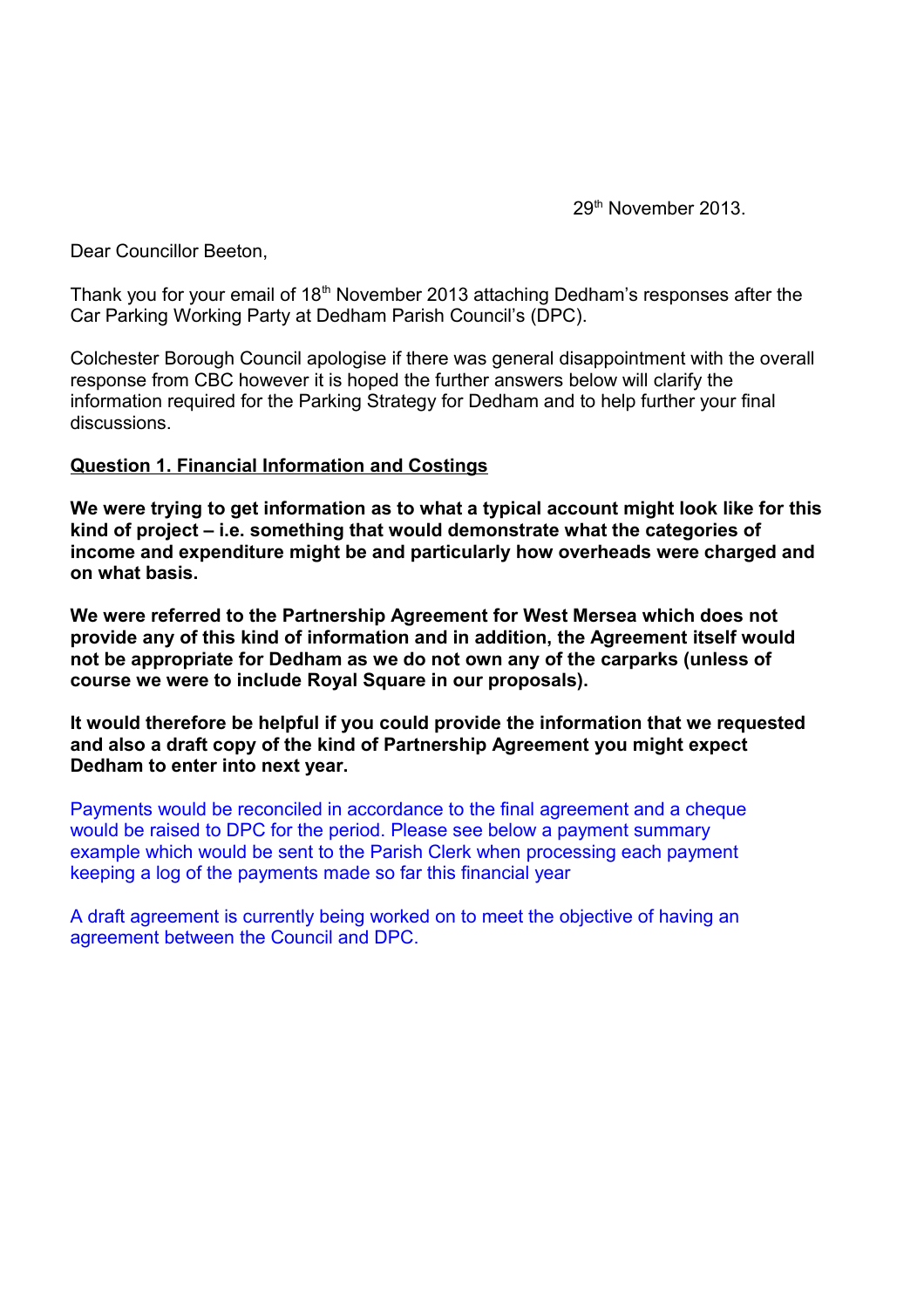## **Payment Summary Example**

Just to let you know you should shortly be receiving a payment of £000.00 for period 7 parking income.

This breaks down into £0000.00 for P&D income and £00.00 for PCN income.

I have attached a further breakdown for further clarification.

#### **PCN Income for 2013 /14**

NB - VAT - Sent GROSS

|                       | Apr- $13$ | $Mav-13$ | $Jun-13$ | $Jul-13$ | Aug-13 | $Sep-13$ | $Oct-13$ | $Nov-13$ | Dec-13 | Jan-14 | Feb-14 | Mar-14 |
|-----------------------|-----------|----------|----------|----------|--------|----------|----------|----------|--------|--------|--------|--------|
| Mill Road             | £0.00     | £0.00    | £0.00    | £0.00    | £0.00  | £0.00    | £0.00    |          |        |        |        |        |
| Mill Pond             | £0.00     | £0.00    | £0.00    | £0.00    | £0.00  | £0.00    | £0.00    |          |        |        |        |        |
|                       | £0.00     | £0.00    | £0.00    | £0.00    | £0.00  | £0.00    | £0.00    |          |        |        |        |        |
| est to be paid to DPC | £0.00     | £0.00    | £0.00    | £0.00    | £0.00  | £0.00    | £0.00    |          |        |        |        |        |
| actual paid to DPC    | £0.00     | £0.00    | £0.00    | £0.00    | £0.00  | £0.00    | £0.00    |          |        |        |        |        |

#### **Pay and Display Income for 2013/014**

SR - VAT but sent GROSS

|                               | Apr-13 | Mav-13 | $Jun-13$ | $Jul-13$ | Aug-13 | $Sep-13$ | <b>Oct-13</b> | Nov-13 | Dec-13 | Jan-14 | Feb-14 | Mar-14 |
|-------------------------------|--------|--------|----------|----------|--------|----------|---------------|--------|--------|--------|--------|--------|
| Mill Road                     | £0.00  | £0.00  | £0.00    | £0.00    | £0.00  | £0.00    | £0.00         |        |        |        |        |        |
| Mill Pond                     | £0.00  | £0.00  | £0.00    | £0.00    | £0.00  | £0.00    | £0.00         |        |        |        |        |        |
|                               | £0.00  | £0.00  | £0.00    | £0.00    | £0.00  | £0.00    | £0.00         |        |        |        |        |        |
| est to be paid to DPC         | £0.00  | £0.00  | £0.00    | £0.00    | £0.00  | £0.00    | £0.00         |        |        |        |        |        |
| actual paid to DPC            | £0.00  | £0.00  | £0.00    | £0.00    | £0.00  | £0.00    | £0.00         |        |        |        |        |        |
|                               |        |        |          |          |        |          |               |        |        |        |        |        |
| Pay and Display Usage 2013/14 |        |        |          |          |        |          |               |        |        |        |        |        |

Tariff Usage

|            | Apr-13 May-13 Jun-13 Jul-13 Aug-13 Sep-13 Oct-13 Nov-13 Dec-13 Jan-14 Feb-14 Mar-14 |  |  |  |  |  |
|------------|-------------------------------------------------------------------------------------|--|--|--|--|--|
| Coast Road | $\begin{matrix} 0 & 0 & 0 & 0 & 0 & 0 \end{matrix}$                                 |  |  |  |  |  |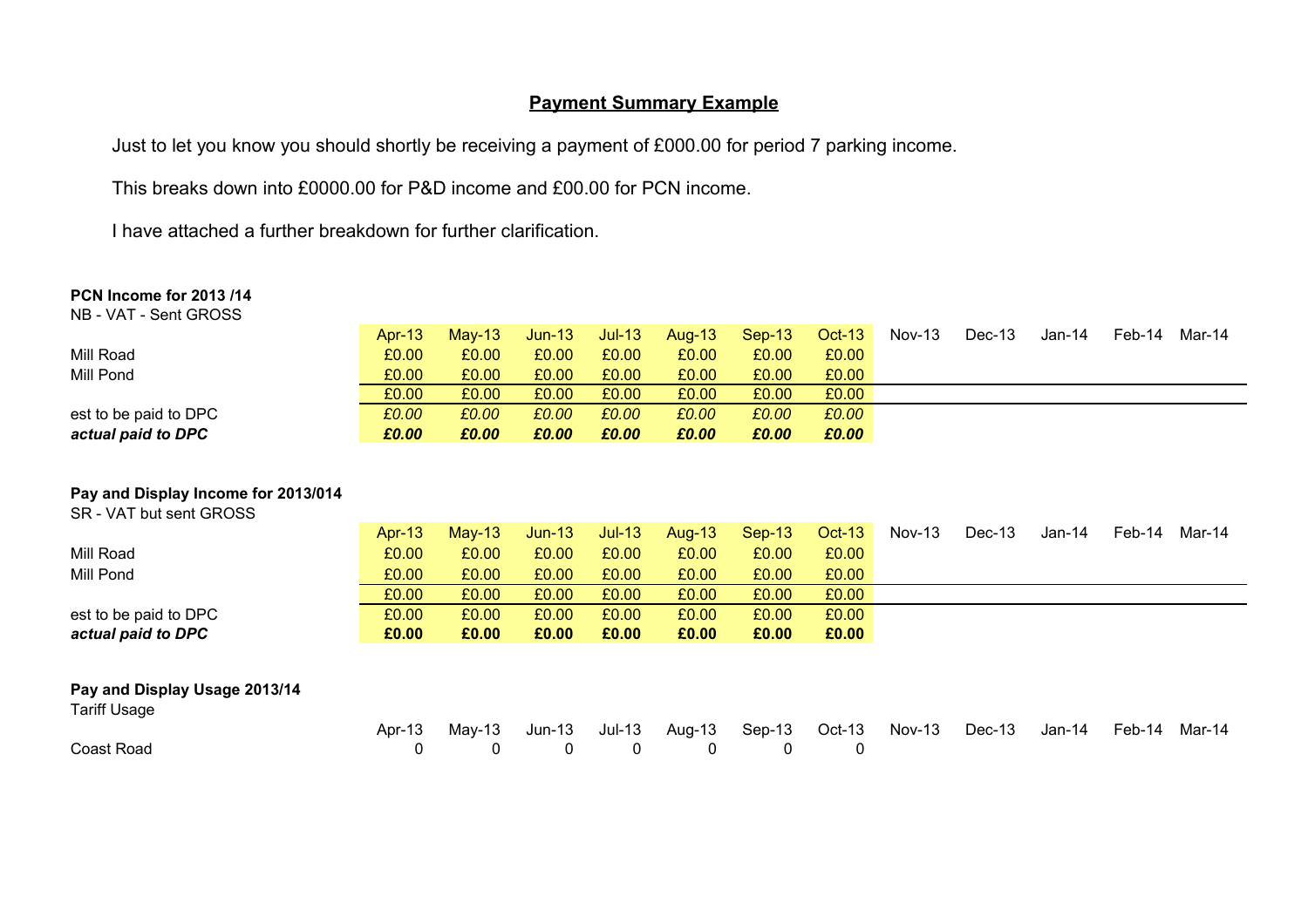| High Stres<br>. . |  |  |  |  |  |
|-------------------|--|--|--|--|--|
|                   |  |  |  |  |  |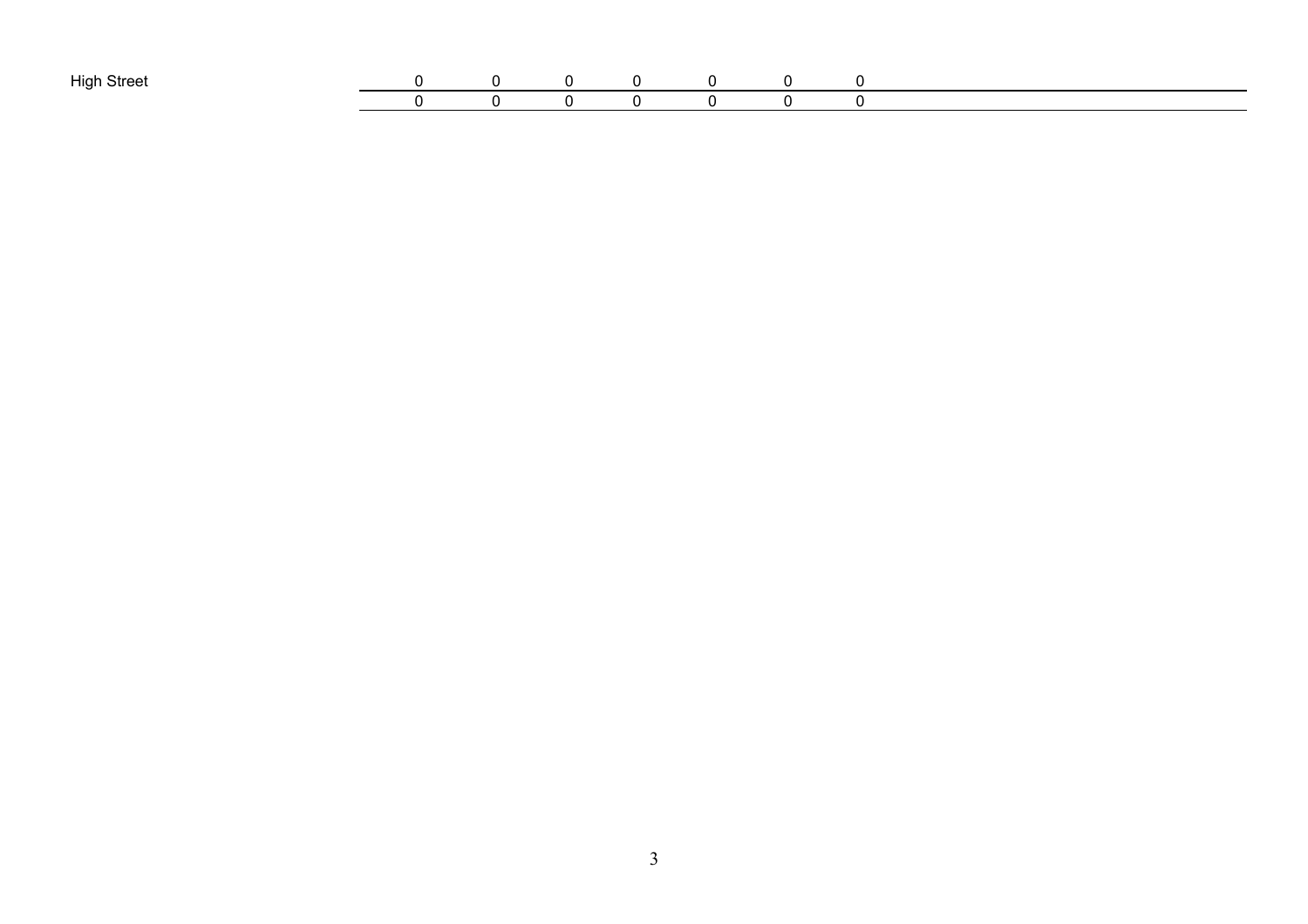# **Question 2. Implementation and Start-up works and Associated Costs**

**Your stance on the coach park did not appear to be very helpful. You indicate that our 'suggestion' that the coach park is under-utilised 'will be looked into' but 'will be difficult to amend without major investment' but you might be able to manage 'better signage'.**

**Any visit to Dedham during a summer weekend would demonstrate that the coach park is choc-a-block with cars that are not meant to park there but if they didn't the pressure on the other car parks which were already filled to capacity would be extraordinary. To suggest therefore that the problem might potentially be resolved by the use of better signage would seem to demonstrate that you are not well informed about the conditions that exist in this car park. In respect of the major investment: we were under the impression that a major objective of this new strategy was that income from charging would be available for investment precisely for solving this kind of problem. If it is not, and we cannot look forward to any additional investment what is the purpose of our signing up to this?**

**To be constructive the Parish Council has requested that we have a site meeting at the Mill Lane Car Park where we can look at the overall facilities available; the apportionment of space between the coach and main car parks; what is feasible in terms of redistributing some of the space allocated to the existing coach park; how we should treat the green space in the middle; what improvements (i.e. groundwork, clearance, marking and signage) do we agree are necessary in both the short and longer term and which of these do we agree should be included as 'start up' works and completed before the new parking regime comes into operation. It would be helpful to have such a meeting as soon as possible.**

**Your response regarding ticketing in connection with a possible incentive scheme was helpful and we are exploring this.**

Trevor Degville, Leah Whitwell and Simon High are happy to have a site visit to discuss these issues. Current suggested dates for a meeting are:  $\circ$   $8^\text{th}$  January; 10 $^\text{th}$  January and 24 $^\text{th}$  January

## **3. Annual Maintenance Works and Costs**

**Thanks for this information; do you have a copy of an Asset Management Plan that we could see as a typical example?**

From the above site visit in can be ascertained the annual maintenance requirements.

## **4. Arrangements between NEPP and CBC**

**Thank you for the further information on this. You will of course be aware of the recent publicity about the deficit position of NEPP and the associated reports about lack of enforcement. These reports have given us serious concerns about the resources that are likely to be allocated to managing our car parks effectively. It is**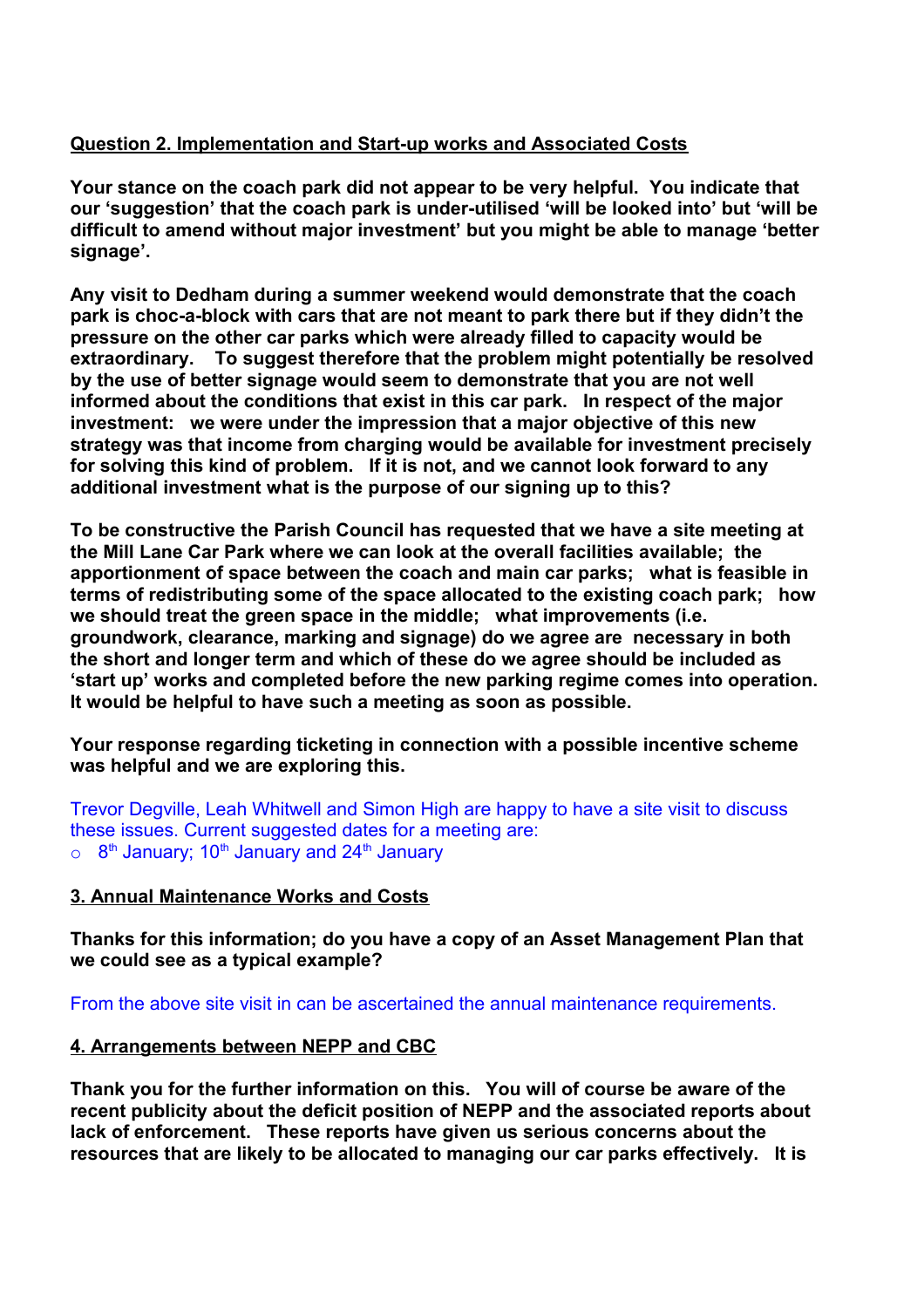**already our experience that enforcement of the two-hour restriction in the High Street is limited and if this is an example of the level of enforcement we can expect in the main car parks it will encourage regular visitors to question whether they should continue to pay for parking if other visitors appear to park free without sanction.**

**We therefore request some detailed information about the proposed management regime for enforcement, i.e. how many operatives cover how many car parks, at what times and days of the week and what frequency?**

Currently Dedham is enforced once every one-two weeks and additional beats upon request due to there currently being minimal limited waiting restrictions to be enforced.

Additional beats would be incorporated into the officer routes to the area due to the charges being introduced into the car park.

#### **5. Use of profits generated on the Account**

**There seems to be some contradiction between your response under this heading and that given under Question 3.** 

**To be clear, can we be assured that the income and expenditure account for Dedham Car Parks is ring-fenced and that only the CBC share of any profit will be for use at the discretion of CBC?**

It is correct that only the CBC share of the income will be used at this Council's discretion

## **6. Investment towards provision of Public Toilets**

**We will look forward to receiving a further response on this post your referral; it looks doubtful that CBC is either willing or able to contribute to this project.** 

As previously discussed the intention will be that the funding retained by the Borough Council will primarily be used to maintain car parks. The Council will not be requiring Dedham Parish Council to declare how it spends its proportion of the funding, but if it wanted to use it to contribute to providing further toilet facilities then that would be DPC's choice.

As you may be aware from other correspondence received from the Council's Community Service Group the Council is looking at alternative ownership and delivery methods for public toilet provision.

## **7. Collaboration with Suffolk Authority**

## **Thank you for this; please will you keep us abreast of your consultations with other Authorities.**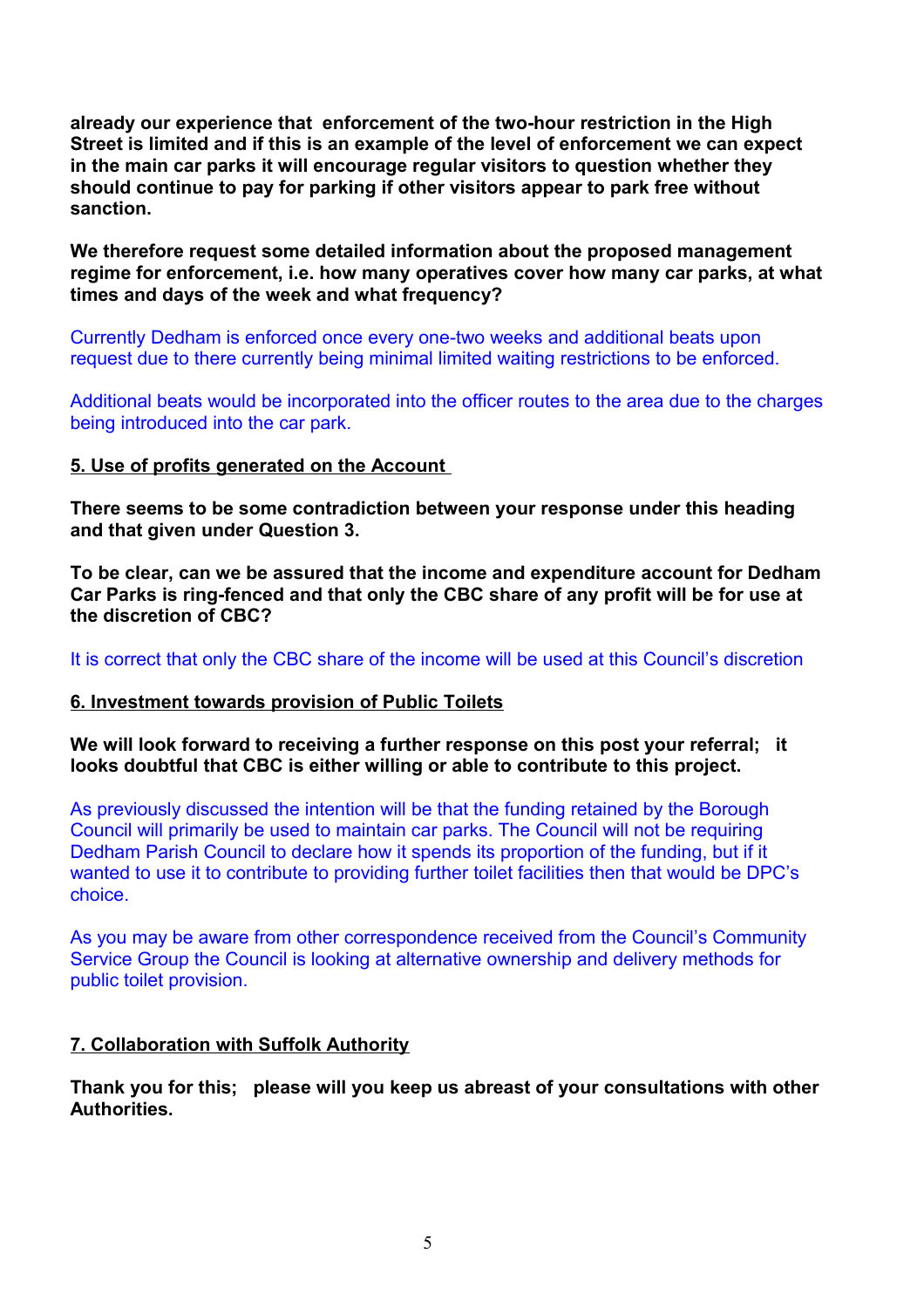The Council will consult with the relevant Suffolk authorities and the Dedham Vale AONB and Stour Valley Project and will keep DPC update on any consultation with other authorities.